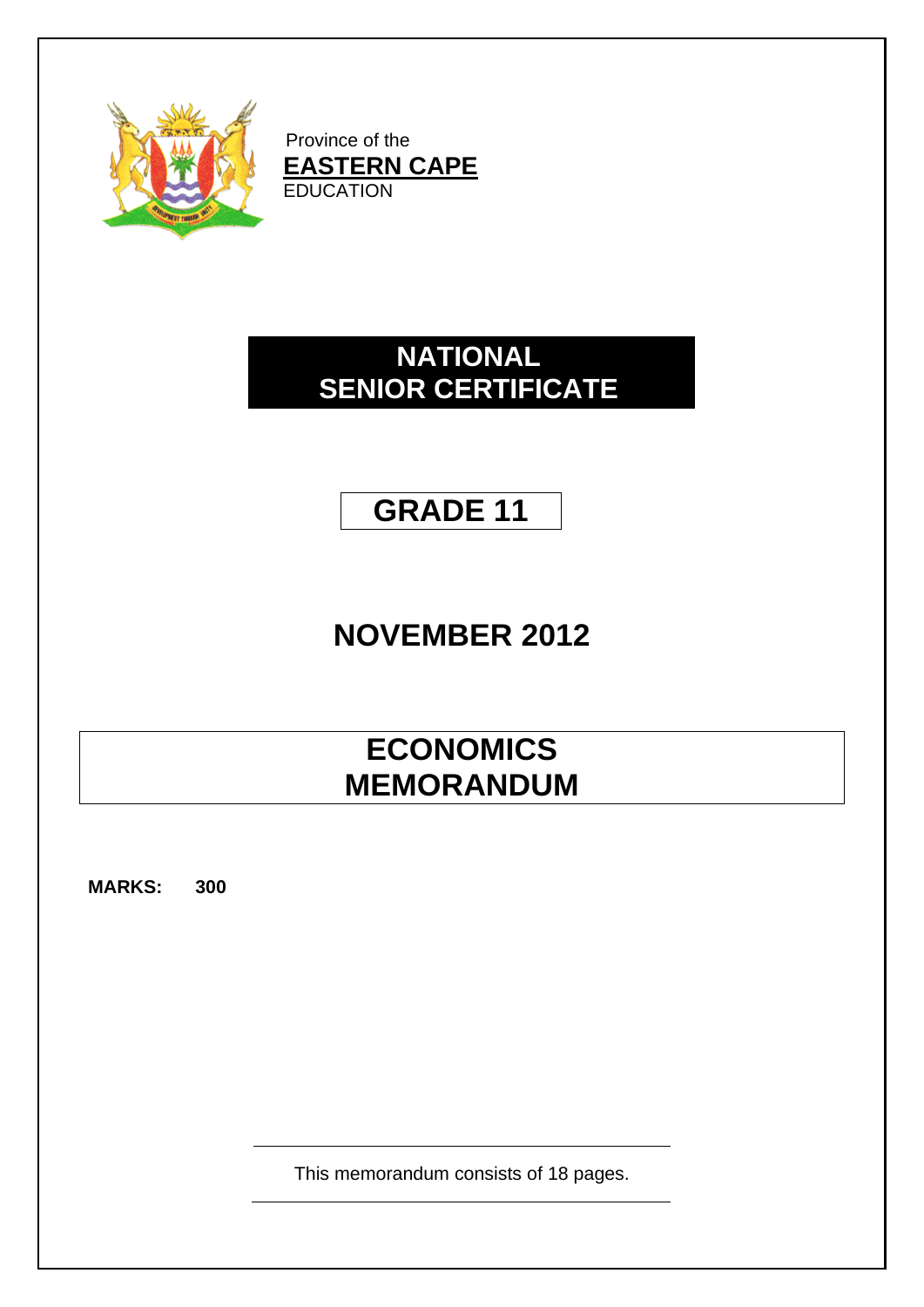# **SECTION A (Compulsory)**

|                 | <b>QUESTION 1</b>              |                                         | $(LO1 - LO4)$                                                                                                                               |            |
|-----------------|--------------------------------|-----------------------------------------|---------------------------------------------------------------------------------------------------------------------------------------------|------------|
| 1.1             |                                |                                         |                                                                                                                                             |            |
| LO <sub>1</sub> | 1.1.1<br>1.1.2                 | $A \vee C$<br>$C \vee C$                | Land<br>added.                                                                                                                              |            |
|                 | 1.1.3 $C \checkmark$           |                                         | market mechanism.                                                                                                                           | (2)<br>(2) |
| LO <sub>2</sub> | 1.1.4 $B \checkmark$           |                                         | left.                                                                                                                                       | (2)        |
|                 | 1.1.5 $A \checkmark$           |                                         | oligopoly                                                                                                                                   | (2)        |
|                 | 1.1.6 $A \vee C$               |                                         | <b>Total utility</b>                                                                                                                        | (2)        |
| LO <sub>3</sub> | 1.1.7 $C \checkmark$           |                                         | <b>Capital Gains Tax</b>                                                                                                                    | (2)        |
|                 | 1.1.8                          | $B \vee \vee$                           | more expensive.                                                                                                                             | (2)        |
| LO <sub>4</sub> | 1.1.9<br>1.1.10 $C \checkmark$ | $B \vee \vee$                           | <b>Debit</b><br>rural                                                                                                                       | (2)        |
|                 | 1.1.11                         | $B \vee \vee$                           | GATT.                                                                                                                                       | (2)<br>(2) |
|                 | 1.1.12                         | $A \vee C$                              | environment.                                                                                                                                | (2)        |
| 1.2             | 1.2.1                          | Workforce $\checkmark$                  |                                                                                                                                             | (2)        |
|                 | 1.2.2                          | Relative price√√                        |                                                                                                                                             | (2)        |
|                 | 1.2.3                          |                                         | Per capita income $\checkmark\checkmark$                                                                                                    | (2)        |
|                 | 1.2.4<br>1.2.5                 | WTO √√<br>Wealth $\checkmark\checkmark$ |                                                                                                                                             | (2)        |
|                 |                                |                                         |                                                                                                                                             | (2)        |
| 1.3             | 1.3.1                          |                                         | $E \vee \vee$ Gifts of nature                                                                                                               | (2)        |
|                 | 1.3.2                          |                                         | $G \vee \vee$ Total spending of consumers and non-profit institutions                                                                       | (2)        |
|                 | 1.3.3                          |                                         | $A \vee A$ single seller with no close substitutes                                                                                          | (2)        |
|                 | 1.3.4<br>1.3.5                 |                                         | $B \vee \vee$ Satisfaction gained from the consumption of an article<br>$D \vee \vee$ Spatial areas offering specific advantages to mining, | (2)        |
|                 |                                |                                         | manufacturing and other businesses                                                                                                          | (2)        |
|                 | 1.3.6                          |                                         | $I \checkmark$ Increase in production capacity                                                                                              | (2)        |
|                 | 1.3.7                          |                                         | $C \vee C$ An example of government intervention to reduce poverty                                                                          | (2)        |
|                 | 1.3.8                          |                                         | $F \vee \vee$ Addressed issues such as global warming and pollution                                                                         | (2)        |
|                 |                                |                                         |                                                                                                                                             |            |

# **TOTAL SECTION A: 50**

**SECTION B** (Answer any THREE questions from this section)

# **QUESTION 2 (LO1) (50 MARKS** – **25 MINUTES)**

| 2.1 | 2.1.1     | widening $\checkmark$                                        |           | (2) |
|-----|-----------|--------------------------------------------------------------|-----------|-----|
|     | 2.1.2     | final $\checkmark\checkmark$                                 |           | (2) |
|     | 2.1.3     | planned $\checkmark$                                         |           | (2) |
|     | 2.1.4     | extractive √√                                                |           | (2) |
| 2.2 |           | • Cannot be separated from the worker $\checkmark\checkmark$ |           |     |
|     | $\bullet$ | Cannot be stored $\checkmark\checkmark$                      |           |     |
|     | $\bullet$ | Supply cannot be increased quickly √√                        |           |     |
|     |           | • Varies in quality $\checkmark\checkmark$                   | (Any 3x2) | (6) |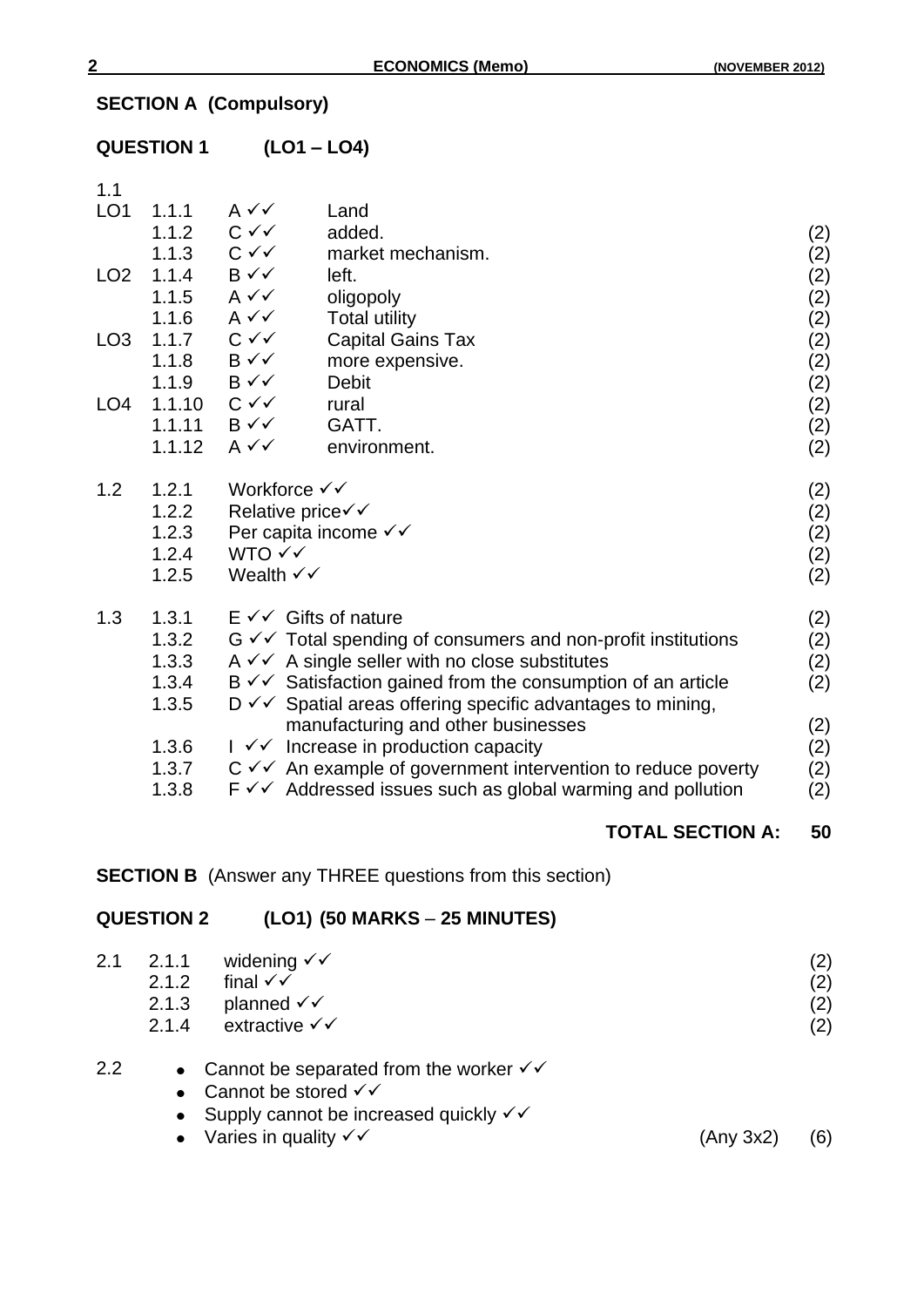# 2.3 **DATA RESPONSE** 2.3.1 Goods and services that are produced inside the borders of the country and sold to the rest of the world.  $\checkmark$  (2) 2.3.2 Asia ✓✓ (2) 2.3.3 M or  $Z \checkmark$  (2) 2.3.4 Measures the total expenditure on the final goods and services produced in the domestic economy. $\checkmark\checkmark$ • It is the sum of the final uses of goods and services by SA inhabitants less the value of net imports.  $\checkmark\checkmark$  $\bullet$  It can be calculated using the formula C+G+I+X-M.  $\checkmark\checkmark$ (Any 2x2) (4) 2.4 **DATA RESPONSE** 2.4.1 Comprises of all structures and systems that facilitate economic  $\alpha$ ctivity.  $\checkmark$  (2) 2.4.2 • To remain competitive  $\checkmark\checkmark$ • To attract foreign investment  $\checkmark$  (4) (4) 2.4.3 • Hydro-electric power  $\checkmark\checkmark$ • Firewood  $\checkmark\checkmark$ • Solar energy  $\checkmark\checkmark$ • Wind energy  $\checkmark\checkmark$ • Tidal energy  $\checkmark$  (Any 2x2) (4) 2.5 **Motivation** • Profit motive plays an important role  $\checkmark\checkmark$ • In the private sector of the mixed economy, consumers and producers are motivated by self-interest.  $\checkmark\checkmark$ • The public sector is motivated by the welfare of the community.  $\checkmark\checkmark$ (Any 2x2) **Ownership**

- Consumers, producers and organisations own most of the factors of production.  $\checkmark\checkmark$
- The state also owns land and capital through its enterprises.  $\checkmark\checkmark$
- E.g. SABC, Eskom, Transnet, etc.  $\checkmark$  (Any 2x2) (8)
- 2.6 The contribution of South African primary sector has decreased.  $\checkmark\checkmark$ 
	- This is because of the structural changes.  $\checkmark\checkmark$
	- RSA economy is less dependent on primary sector.  $\checkmark\checkmark$
	- Still primary sector is very important because it provides food to the domestic population.  $\checkmark\checkmark$
	- It also contributes greatly to employment and export earnings.  $\checkmark\checkmark$

(Any 4x2) (8)

**[50]**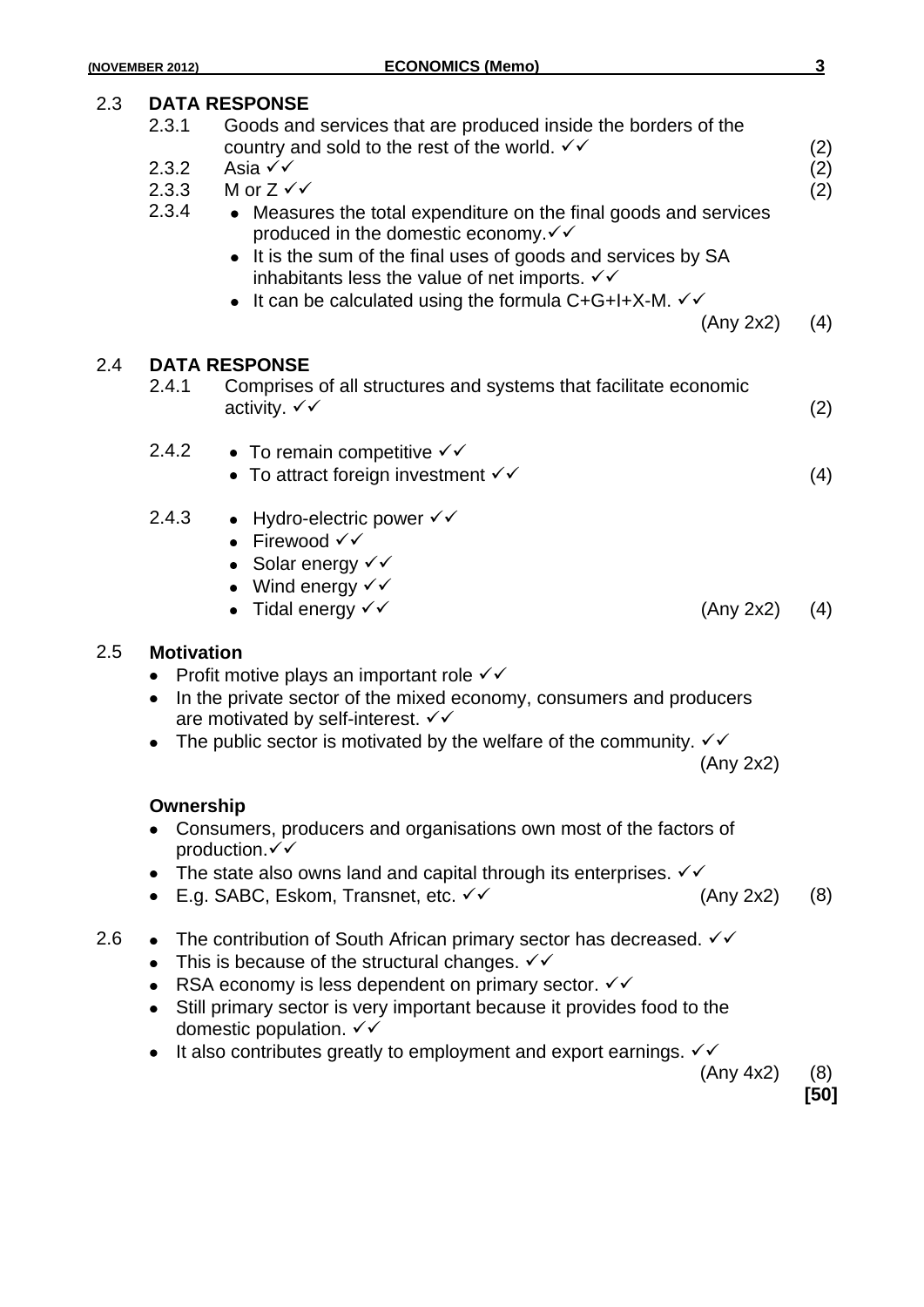| <b>QUESTION 3</b> | (LO2) (50 MARKS – 25 MINUTES) |  |
|-------------------|-------------------------------|--|
|-------------------|-------------------------------|--|

| 3.1 | 3.1.1<br>3.1.2                      | economic $\checkmark\checkmark$<br>monopoly $\checkmark\checkmark$                                                                                                                                                                                                        |           | (2)<br>(2)        |
|-----|-------------------------------------|---------------------------------------------------------------------------------------------------------------------------------------------------------------------------------------------------------------------------------------------------------------------------|-----------|-------------------|
|     | 3.1.3<br>3.1.4                      | substitutes √√<br>profit √√                                                                                                                                                                                                                                               |           | (2)<br>(2)        |
| 3.2 | $\bullet$<br>$\bullet$<br>$\bullet$ | Monopoly √√<br>Oligopoly √√<br>Monopolistic competition $\checkmark\checkmark$                                                                                                                                                                                            | (3x2)     | (6)               |
| 3.3 |                                     | <b>DATA RESPONSE</b>                                                                                                                                                                                                                                                      |           |                   |
|     | 3.3.1                               | Elastic supply /Relative elastic√√                                                                                                                                                                                                                                        |           | (2)               |
|     | 3.3.2                               | The relationship between the changes in price and the<br>proportionate changes in the quantity supplied. $\checkmark\checkmark$                                                                                                                                           |           | (2)               |
|     | 3.3.3                               | Level of employment. $\checkmark\checkmark$<br>$\bullet$<br>Level of spare capacity in the industry. $\checkmark\checkmark$<br>$\bullet$<br>Ability of the product to be stored. $\checkmark\checkmark$<br>$\bullet$<br>Industrial nature of the product. √√<br>$\bullet$ |           |                   |
|     |                                     | Time $\checkmark\checkmark$                                                                                                                                                                                                                                               | (Any 2x2) | (4)               |
|     | 3.3.4                               | Price Elasticity of Supply = $\frac{9}{6}$ change in quantity supplied $\checkmark$<br>% change in price $\checkmark$                                                                                                                                                     |           | (2)               |
| 3.4 |                                     | <b>DATA RESPONSE</b>                                                                                                                                                                                                                                                      |           |                   |
|     | 3.4.1<br>3.4.2                      | The additional cost to produce an additional unit. $\checkmark\checkmark$<br>$MR = MC \checkmark$                                                                                                                                                                         |           | (2)               |
|     | 3.4.4                               | 3.4.3 R8 $\checkmark$<br>-R2 $\checkmark\checkmark$                                                                                                                                                                                                                       |           | (2)<br>(3)<br>(3) |
| 3.5 |                                     | <b>Short-run costs</b>                                                                                                                                                                                                                                                    |           |                   |
|     |                                     | Short-run is a period in which one or more resources cannot be<br>changed. $\checkmark$                                                                                                                                                                                   |           |                   |
|     | $\bullet$                           | Short-run cost can be either fixed or variable. V V                                                                                                                                                                                                                       |           |                   |
|     | $\bullet$                           | Fixed costs cannot be changed while variable costs can be<br>changed. $\checkmark\checkmark$                                                                                                                                                                              | (Any 2x2) |                   |
|     |                                     | Long-run costs                                                                                                                                                                                                                                                            |           |                   |
|     |                                     | Long-run is a period in which all costs can be changed. $\checkmark\checkmark$                                                                                                                                                                                            |           |                   |
|     | $\bullet$                           | There are not fixed costs in the long run. $\checkmark\checkmark$<br>All production costs are variable in the long run. $\checkmark\checkmark$                                                                                                                            | (Any 2x2) | (8)               |
|     |                                     |                                                                                                                                                                                                                                                                           |           |                   |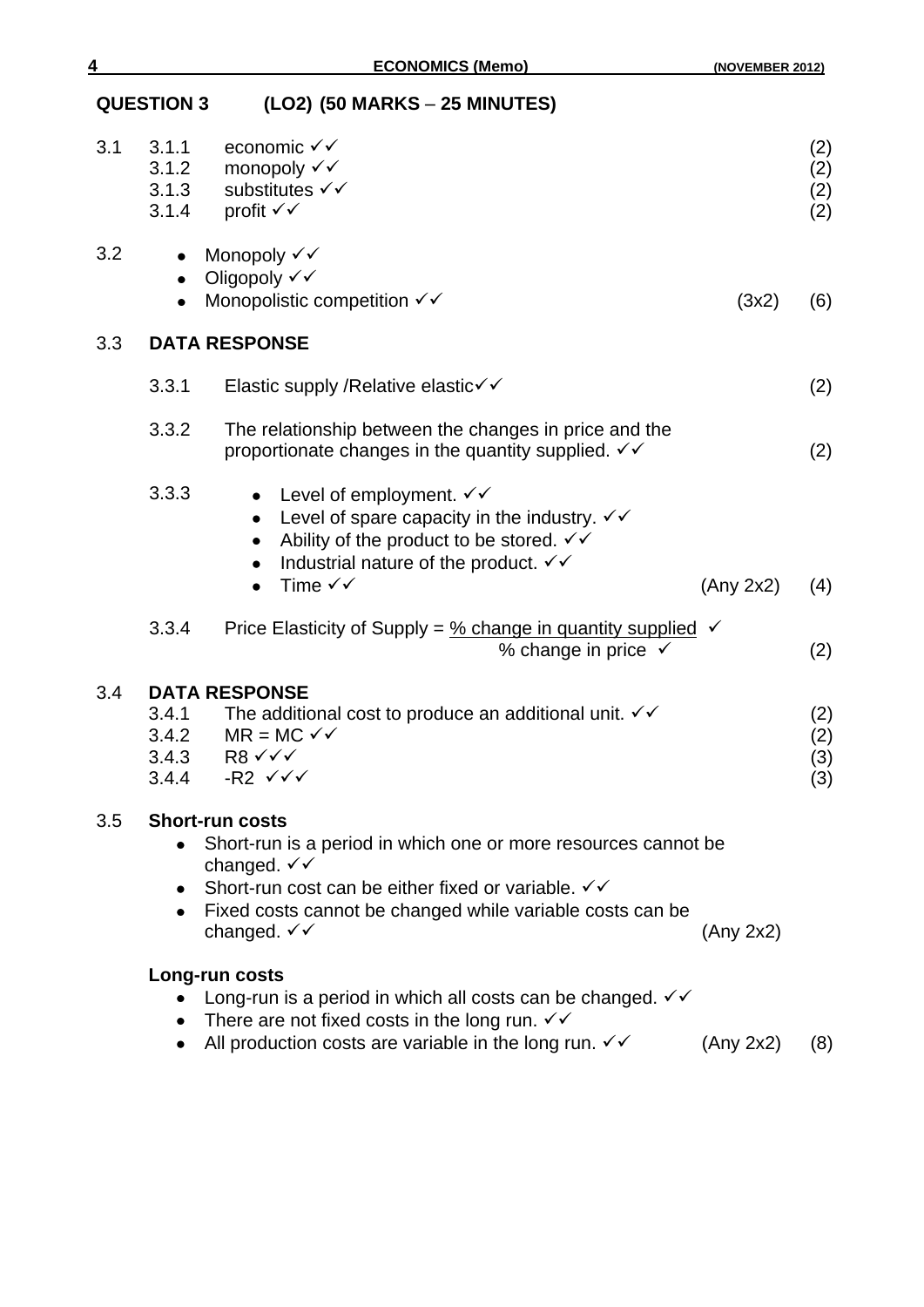#### 3.6 **Substitutes**

- When close substitutes are available, demand will be elastic.  $\checkmark\checkmark$
- When there is an increase in price, buyers will move to substitutes. $\checkmark\checkmark$
- $\bullet$  But if substitutes are not available, demand will be inelastic  $\checkmark$

(Any 2x2)

#### **Necessity**

- For necessities such as bread and milk, demand will be inelastic.  $\checkmark\checkmark$
- Consumers have to buy a certain quantity even when price rises.  $\checkmark\checkmark$
- $\bullet$  But for non-necessities and luxuries demand will be elastic.  $\checkmark\checkmark$
- The demand for luxuries is elastic because consumers can live without them. $\checkmark\checkmark$

**QUESTION 4 (LO3) (50 MARKS** – **25 MINUTES)**

(Any 2x2) (8)

**[50]**

| 4.1 | 4.1.1<br>4.1.2                                   | higher $\checkmark\checkmark$<br>demand $\checkmark\checkmark$<br>$4.1.3$ RDP $\checkmark\checkmark$<br>4.1.4 exports $\checkmark\checkmark$                                                                                                                                                                                                              | (2)<br>(2)<br>(2)<br>(2) |
|-----|--------------------------------------------------|-----------------------------------------------------------------------------------------------------------------------------------------------------------------------------------------------------------------------------------------------------------------------------------------------------------------------------------------------------------|--------------------------|
| 4.2 | $\bullet$<br>$\bullet$<br>$\bullet$<br>$\bullet$ | Renders income. ✓✓<br>Is measured at a specific date. √√<br>Needs to be maintained. √√<br>May have strings attached.<br>(Any 3x2)                                                                                                                                                                                                                         | (6)                      |
| 4.3 |                                                  | <b>DATA RESPONSE</b>                                                                                                                                                                                                                                                                                                                                      |                          |
|     | 4.3.1                                            | Southern African Development Community √√                                                                                                                                                                                                                                                                                                                 | (2)                      |
|     | 4.3.2                                            | • Economic well-being $\checkmark\checkmark$<br>Improvement of standard of living and quality of life √√<br>Freedom and social justice and peace and security for the<br>people of Southern Africa. V V<br>(Any 1x2)                                                                                                                                      | (2)                      |
|     | 4.3.3                                            | • Free Trade Area $\checkmark\checkmark$<br>● Customs Union $\checkmark\checkmark$<br>• Common market $\checkmark\checkmark$<br>• Economic Union $\checkmark\checkmark$<br>• Monetary Union $\checkmark\checkmark$<br>(Any 2x2)                                                                                                                           | (4)                      |
|     | 4.3.4                                            | • To achieve economic development and growth. $\checkmark\checkmark$<br>Alleviation of poverty. $\checkmark\checkmark$<br>$\bullet$<br>Improve the standard of living. $\checkmark\checkmark$<br>Maximise productive employment and utilisation of<br>$\bullet$<br>resources.√√<br>• Sustainable utilisation of natural resources. $\checkmark\checkmark$ |                          |

• Effective protection of the environment.  $\checkmark$  (Any 1x2) (2)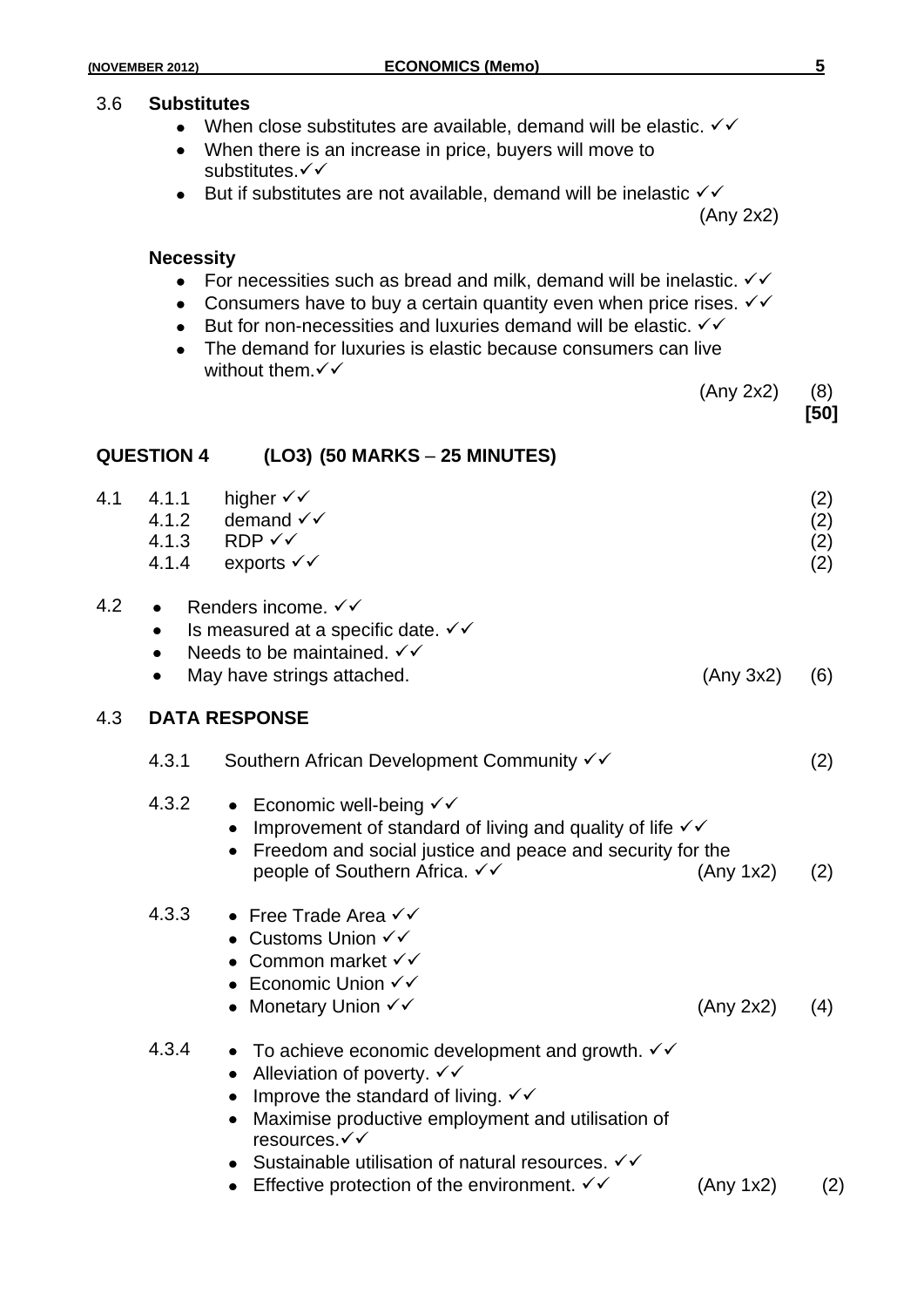#### 4.4 **DATA RESPONSE**

| 4.4.1 | An instruction from an account holder authorising his bank $\checkmark\checkmark$ to |     |
|-------|--------------------------------------------------------------------------------------|-----|
|       | pay a sum of money to someone else. $\checkmark\checkmark$                           | (4) |

- 4.4.2 Credit cards  $\checkmark\checkmark$ 
	- Debit cards  $\checkmark\checkmark$
	- $\bullet$  Internet banking/electronic money/e-money  $\checkmark$
	- Postal orders and money orders.  $\checkmark\checkmark$  (Any 2x2) (4)
- 4.4.3 Coins <del>√ ✓</del>
	- $\bullet$  Banknotes  $\checkmark\checkmark$
	- Demand deposits/Deposit money  $\checkmark$  (Any 1x2) (2)

#### 4.5 **Unequal holdings of wealth**

- Wealth generates income in the form of interests and dividends.  $\checkmark\checkmark$
- Differences in wealth cause differences in income. √√

#### **Differences in the composition of households**

• Some households are big and others are small.  $\checkmark\checkmark$ 

#### **Differences in skills and qualifications**

Those with higher levels of skills and qualifications earn higher incomes.

#### **Discriminations**

- The income of some groups is adversely affected because of discrimination.  $\checkmark\checkmark$
- Some people had better employment opportunities, pay and promotion chances.  $\checkmark\checkmark$  (8)
- 4.6 The quality of labour can be improved in different ways.  $\checkmark\checkmark$ 
	- Education and training contributes to economic growth and development.√√
	- Improved literacy levels are essential for training.  $\checkmark\checkmark$
	- Trained workers can use capital equipment effectively and efficiently.  $\checkmark\checkmark$
	- The ability to work depends on the health of the workers.  $\checkmark\checkmark$
	- $\bullet$  Healthy people are more productive.  $\checkmark\checkmark$
	- Motivation is necessary so that workers are alert and innovative.  $\checkmark\checkmark$
	- Employment can be created through labour intensive development programmes.  $\checkmark\checkmark$
	- A country has to ensure that its population can be supported by the available natural resources. √√
	- Unplanned families are the main cause of poverty and  $unemployment. \checkmark$  (8)

**[50]**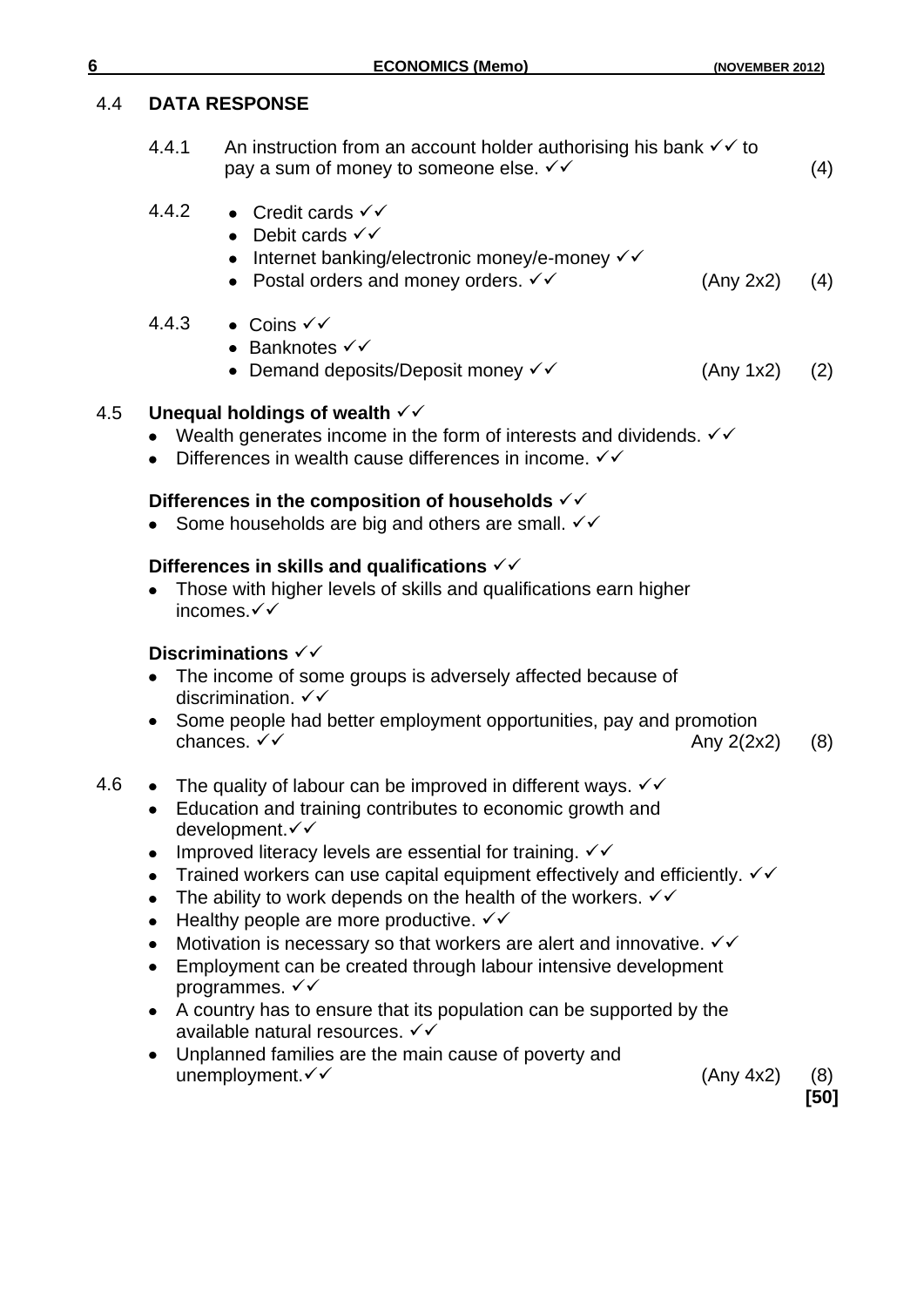|     | <b>QUESTION 5</b>                                                          | (LO4) (50 MARKS - 25 MINUTES)                                                                                                                                                                                           |           |                          |
|-----|----------------------------------------------------------------------------|-------------------------------------------------------------------------------------------------------------------------------------------------------------------------------------------------------------------------|-----------|--------------------------|
| 5.1 | 5.1.1<br>5.1.2                                                             | absolute √√<br>trade $\checkmark\checkmark$<br>5.1.3 green $\checkmark\checkmark$<br>5.1.4 absolute $\checkmark\checkmark$                                                                                              |           | (2)<br>(2)<br>(2)<br>(2) |
| 5.2 | $\bullet$<br>$\bullet$<br>$\bullet$<br>$\bullet$<br>$\bullet$<br>$\bullet$ | Employment $\checkmark$<br>Increased standard of living $\checkmark\checkmark$<br>Reduced isolation $\checkmark\checkmark$<br>More human development √√<br>Economic growth $\checkmark$<br>World citizens √√            | (Any 3x2) | (6)                      |
| 5.3 | 5.3.1                                                                      | <b>DATA RESPONSE</b><br>The provision of energy to meet the needs of the people without<br>compromising the ability of future generations to meet their<br>needs.√√                                                     |           | (2)                      |
|     | 5.3.2                                                                      | • Resources that can be replenished or reproduced. $\checkmark\checkmark$<br>May become exhausted if they are not managed in a<br>sustainable manner. √√<br>E.g. flora and fauna, wildlife, etc. $\checkmark\checkmark$ | (Any 2x2) | (4)                      |
|     | 5.3.3                                                                      | Coal √√<br>Diamonds $\checkmark\checkmark$<br>Gold √√<br>Fossil Fuels √√<br>$\bullet$<br>• (Accept any appropriate example)                                                                                             | (Any 2x2) | (4)                      |
| 5.4 | 5.4.1                                                                      | <b>DATA RESPONSE</b><br>The integration of economic activities on a world-wide scale. $\checkmark\checkmark$                                                                                                            |           | (2)                      |
|     | 5.4.2                                                                      | Developed and developing countries $\checkmark\checkmark$                                                                                                                                                               |           | (2)                      |
|     | 5.4.3                                                                      | United Nations (UN) √√<br>World Bank √√                                                                                                                                                                                 | (Any 1x2) | (2)                      |
|     | 5.4.4                                                                      | • Technological changes $\checkmark\checkmark$<br>• Trade liberalisation $\checkmark\checkmark$<br>• Multi-national enterprises $\checkmark\checkmark$<br>• Standardisation. $\checkmark\checkmark$                     | (Any 2x2) | (4)                      |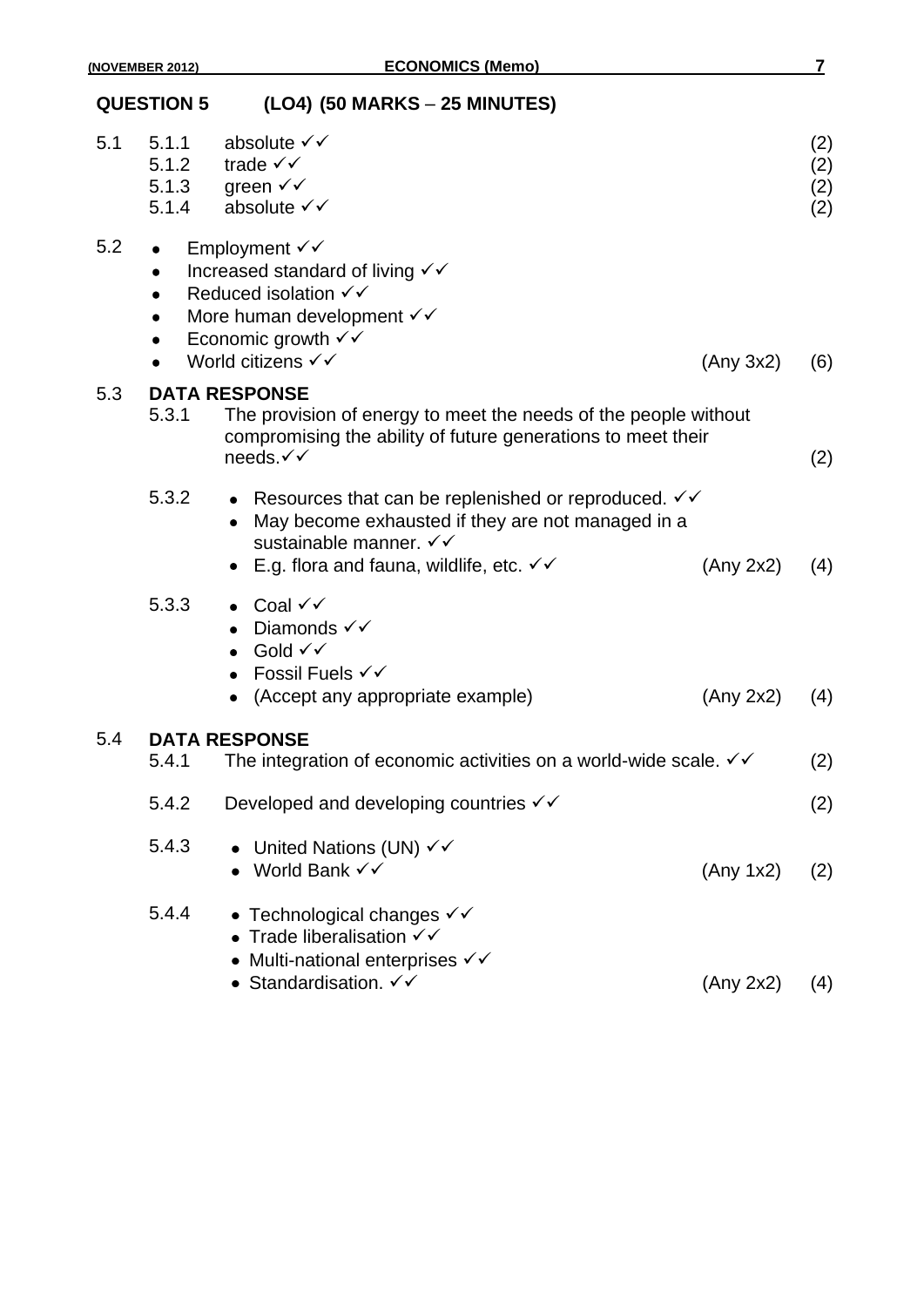#### 5.5 **Basic economic services**

- The provision of clean water, sanitation, electricity and refuse removal  $\checkmark$
- The government is striving to provide every person with adequate facilities for health.  $\checkmark\checkmark$
- A safe sanitation facility and a refuse removal system are also  $provided. < \sqrt$  (Any 2x2)

#### **Food schemes**

- It is provided through its Integrated Food Security and Nutrition Programme. √√
- This is to improve the nutrition levels in communities.  $\checkmark\checkmark$
- It is to ensure that the poorest families especially child headed families have at least one nutritious meal a day  $\checkmark\checkmark$
- Also to provide employment through community development programme to ensure sustainable food security.  $\checkmark\checkmark$  (Any 2x2) (8)

| 5.6 |  |  | • Globalisation is dependent on transport and communication. $\checkmark\checkmark$ |  |
|-----|--|--|-------------------------------------------------------------------------------------|--|
|     |  |  |                                                                                     |  |

- Without them the global economic supply system cannot exist.  $\checkmark\checkmark$
- Developments in both have transformed the mobility of materials.  $\checkmark\checkmark$
- There is a massive geographical expansion in the markets.  $\checkmark\checkmark$
- IT is transforming both the technologies of transport and communication.
- Transport moves products, etc. and communication moves  $information.\checkmark$  (8) (8)

**[50]**

#### **QUESTION 6 (LO1 AND LO3) (50 MARKS** – **25 MINUTES)**

| 6.1 | 6.1.1<br>6.1.2<br>6.1.3<br>6.1.4 | entrepreneur √√<br>tangible $\checkmark\checkmark$<br>monetary $\checkmark\checkmark$<br>SADC √√                                           |           | (2)<br>(2)<br>(2)<br>(2) |
|-----|----------------------------------|--------------------------------------------------------------------------------------------------------------------------------------------|-----------|--------------------------|
| 6.2 |                                  | To strengthen the functioning of the markets. $\checkmark\checkmark$<br>To promote economic growth and development. $\checkmark\checkmark$ |           |                          |
|     | $\bullet$                        | To ensure a redistribution of income and wealth. $\checkmark\checkmark$                                                                    | (3x2)     | (6)                      |
| 6.3 |                                  | <b>DATA RESPONSE</b>                                                                                                                       |           |                          |
|     | 6.3.1                            | Provincial health and education $\checkmark\checkmark$                                                                                     |           | (2)                      |
|     | 6.3.2                            | Government/State √√                                                                                                                        |           | (2)                      |
|     | 6.3.3                            | • Availability of water $\checkmark\checkmark$                                                                                             |           |                          |
|     |                                  | • Sanitation $\checkmark\checkmark$                                                                                                        |           |                          |
|     |                                  | Electricity $\checkmark$<br>$\bullet$                                                                                                      |           |                          |
|     |                                  | • Refuse removal $\checkmark$                                                                                                              | (Any 2x2) | (4)                      |
|     | 6.3.4                            | • Free supply of water $\checkmark\checkmark$                                                                                              |           |                          |
|     |                                  | • Free supply of electricity $\checkmark\checkmark$                                                                                        | (Any 1x2) | (2)                      |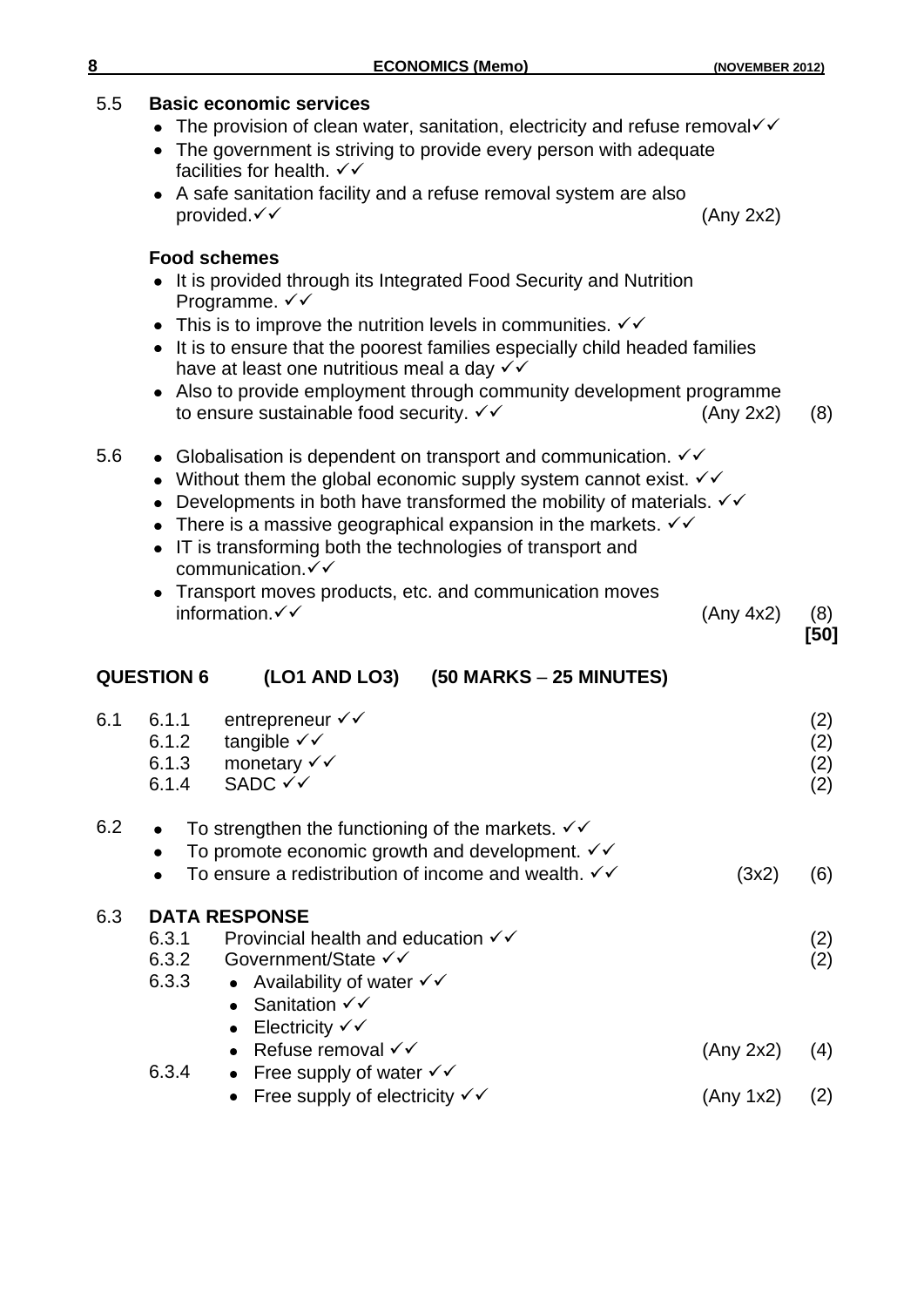|     | (NOVEMBER 2012)                  | <b>ECONOMICS (Memo)</b>                                                                                                                                                                                                                                                                                                                                |              | 9           |
|-----|----------------------------------|--------------------------------------------------------------------------------------------------------------------------------------------------------------------------------------------------------------------------------------------------------------------------------------------------------------------------------------------------------|--------------|-------------|
| 6.4 | 6.4.1                            | <b>DATA RESPONSE</b><br>South African Reserve Bank √√                                                                                                                                                                                                                                                                                                  |              | (2)         |
|     | 6.4.2                            | • Bank of issue $\checkmark\checkmark$<br>• Government's banker $\checkmark\checkmark$<br>• Custodian of gold and foreign reserves. $\checkmark\checkmark$<br>• Banker's bank $\checkmark\checkmark$                                                                                                                                                   | (Any 3x2)    | (6)         |
|     | 6.4.3                            | • Changes in interest rates $\checkmark\checkmark$<br>• Open market transactions $\checkmark\checkmark$<br>• Moral persuasion $\checkmark\checkmark$                                                                                                                                                                                                   | (Any 1x2)    | (2)         |
| 6.5 |                                  | Discrimination $\checkmark\checkmark$<br>• The two most common forms are racial and gender discrimination $\checkmark\checkmark$<br>• It is unconstitutional and a criminal offence $\checkmark\checkmark$                                                                                                                                             |              |             |
|     |                                  | Handicapped persons $\checkmark\checkmark$<br>• The two most common types are physical and mental handicaps. $\checkmark\checkmark$<br>It is difficult for those people to find formal jobs. $\checkmark\checkmark$<br>• Government provides disability grants $\checkmark\checkmark$                                                                  |              |             |
|     |                                  | Ignorance and inexperience $\checkmark\checkmark$<br>• People from rural areas and school leavers are in this group. $\checkmark\checkmark$                                                                                                                                                                                                            |              |             |
|     | Misplaced $\checkmark\checkmark$ | • Refugees and most poor people are victims of circumstances. $\checkmark\checkmark$<br>• Language and low levels of education worsens their problem. $\checkmark\checkmark$                                                                                                                                                                           | Any $2(2x2)$ | (8)         |
| 6.6 | ٠                                | South Africa has one of the highest infections in the world $\checkmark$<br>The rate of infection is higher among economically active population $\checkmark\checkmark$<br>Once infected they become less productive. $\checkmark\checkmark$<br>Eventually when they die, their knowledge and experience is lost<br>completely. $\checkmark\checkmark$ |              |             |
|     |                                  | The cost of medical treatment is enormous $\checkmark\checkmark$<br>This will have a negative impact on their savings, taxes and profits. $\checkmark\checkmark$<br>It has a negative impact on the economic growth of the country. $\checkmark\checkmark$                                                                                             | (Any 4x2)    | (8)<br>[50] |
|     |                                  |                                                                                                                                                                                                                                                                                                                                                        |              |             |

**TOTAL SECTION B: 150**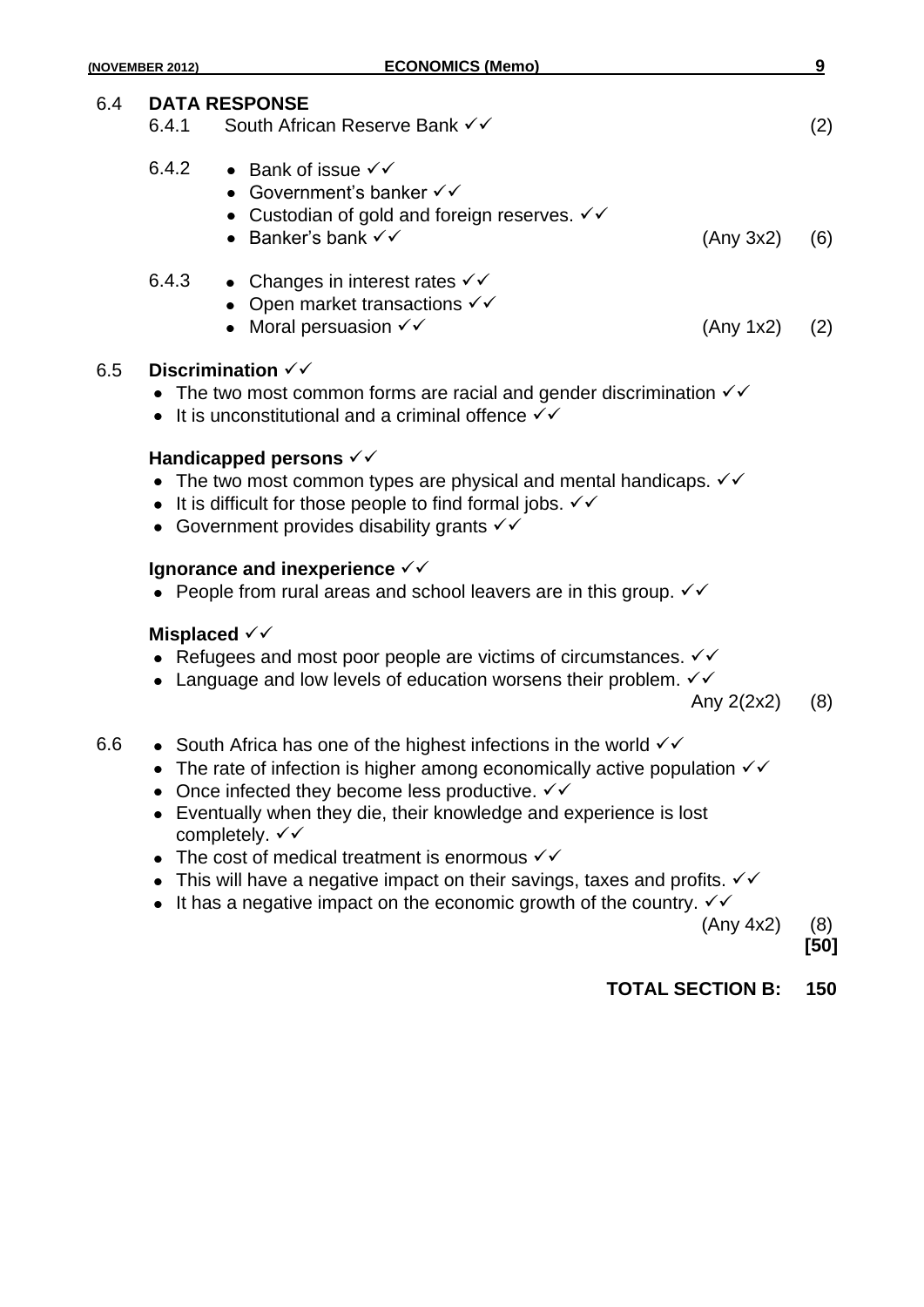**SECTION C (**Answer any TWO questions from this section**)**

# **QUESTION 7 (LO1 AS1)**

Analyse the characteristics and importance of entrepreneurs in the economy.

## **INTRODUCTION**

An entrepreneur is an ambitious and enterprising person who takes the initiative to start a business enterprise coordinating all other factors of production.  $\checkmark\checkmark$ (Accept any appropriate definition) (3)

#### **BODY Characteristics**

## 1. **Take the initiative**

- They take the initiative in any established enterprise.  $\checkmark\checkmark$
- They are the driving force behind production.  $\checkmark\checkmark$
- They also introduce new products and new techniques to the market.  $\checkmark\checkmark$
- They are dynamic leaders with creative abilities.  $\checkmark\checkmark$
- They recognise and identify business opportunities.  $\checkmark\checkmark$

## 2. **Organise production/Combines other factors of production**

- Factors of production are brought together for production activities.  $\checkmark\checkmark$
- These resources must be used efficiently to reduce wastage.  $\checkmark\checkmark$
- They have a broad interest in many things and are open to new ideas and suggestions.  $\checkmark\checkmark$
- They are able to negotiate and motivate other people.  $\checkmark\checkmark$

## 3. **Take risks**

- Goods are produced for future use by unknown consumers.  $\checkmark\checkmark$
- $\bullet$  Buy at certain prices and sell at uncertain prices.  $\checkmark\checkmark$
- Sometimes income may not cover costs, and that risk will be taken by the entrepreneurs.  $\checkmark\checkmark$
- They can deal with any uncertainty and takes calculated risks.  $\checkmark\checkmark$

## 4. **Makes decisions**

- On what to, where and for whom to produce.  $\checkmark\checkmark$
- Also decide on the quantity and quality.  $\checkmark\checkmark$
- Also make decisions on the type of business.  $\checkmark\checkmark$
- They have a clear understanding of what they want to do.  $\checkmark\checkmark$

## 5. **Have a need to achieve**

- They have a strong desire to succeed in challenging tasks.  $\checkmark\checkmark$
- Regard the establishment of new businesses as a sense of personal  $\bullet$ achievement.  $\checkmark\checkmark$

## **LISTING TO A MAX OF 10 MARKS** (Any 10x2) (20)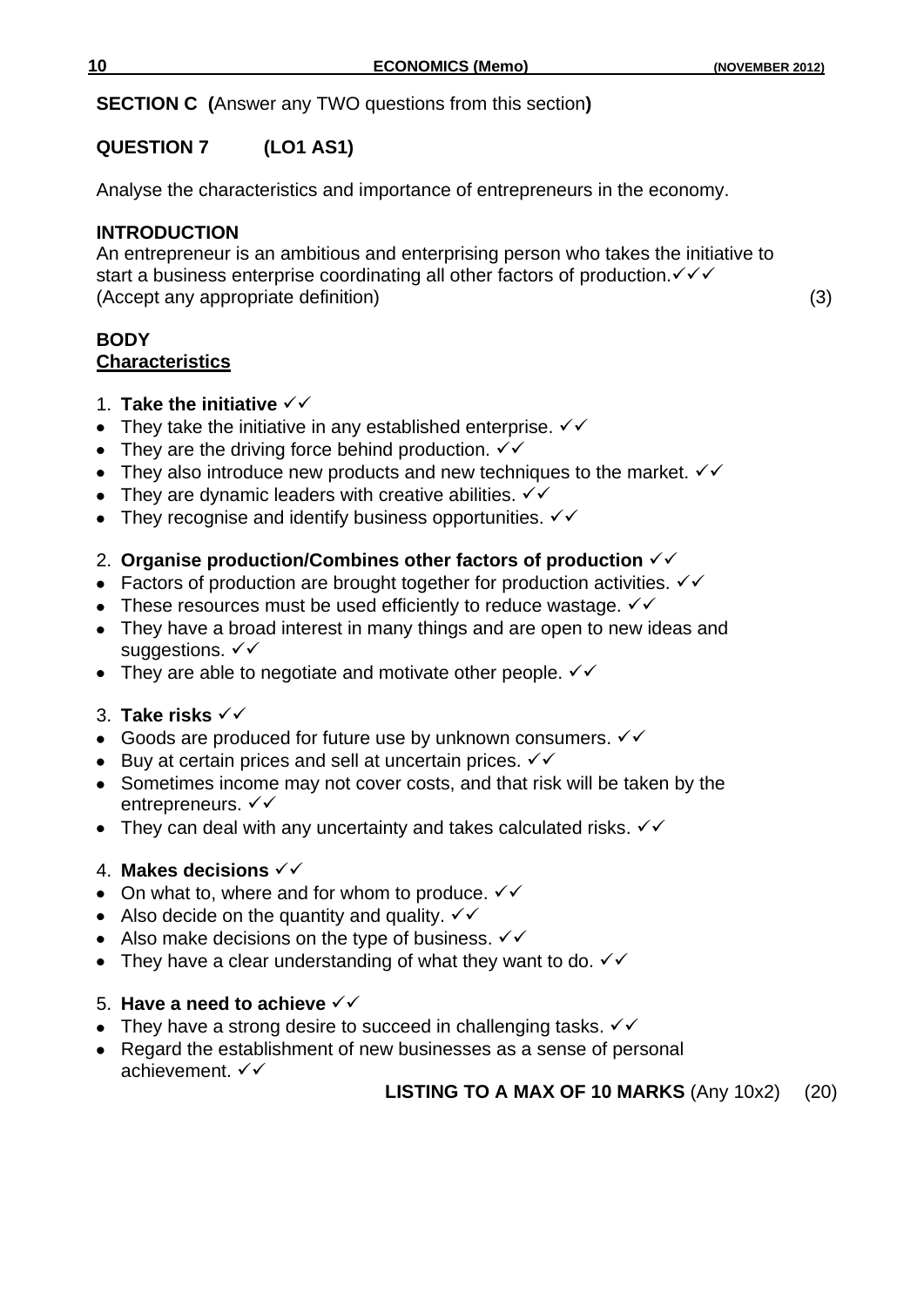#### **Importance**

- 1. **Ensure competitiveness**
- **Entrepreneurs create competition by challenging other businesses.**  $\checkmark\checkmark$
- The number of entrepreneurs in the market depends on the profitability.  $\checkmark\checkmark$

#### 2. **Creates employment**

- They are important for an economy to grow and create work opportunities for the growing population.  $\checkmark\checkmark$
- Small entrepreneurs create more job opportunities.  $\checkmark\checkmark$
- Informal sector creates more jobs than formal sector.  $\checkmark\checkmark$

#### 3. **Improves efficiency**

- Entrepreneurs with new ideas and technology use resources efficiently.  $\checkmark\checkmark$
- **Efficiency increases profitability which leads to more competition.**  $\checkmark\checkmark$
- They are important for guiding and combining other factors efficiently.  $\checkmark\checkmark$

## 4. **Creation of wealth**

- **Entrepreneurs entering the market create new wealth.**  $\checkmark\checkmark$
- They are the driving force in any undertaking.  $\checkmark\checkmark$

## **LISTING TO A MAX OF 10 MARKS** (Any 10x2) (20)

## **CONCLUSION**

In a market economy, the entrepreneurs take up the challenge of combining the resources and risks associated with it.  $\checkmark$   $\checkmark$  (2)

Use the following assessment grid together with the above to assess the discussion

| <b>MARKS</b> | <b>INTERPRETATION OF TOPIC</b>                                           |      |
|--------------|--------------------------------------------------------------------------|------|
| $\bf{0}$     | Candidate has shown no understanding of the topic.                       |      |
|              | Candidate has shown some understanding of topic but missed               |      |
|              | important aspects of topic.<br>(1 – 15 marks)                            |      |
| 3            | Candidate has interpreted topic correctly but has not linked facts to    |      |
|              | $(16 - 30 \text{ marks})$<br>topic.                                      |      |
| 5            | Candidate has interpreted topic correctly and has linked facts to topic. |      |
|              | $(31 - 45$ marks)                                                        | (5)  |
|              |                                                                          | [50] |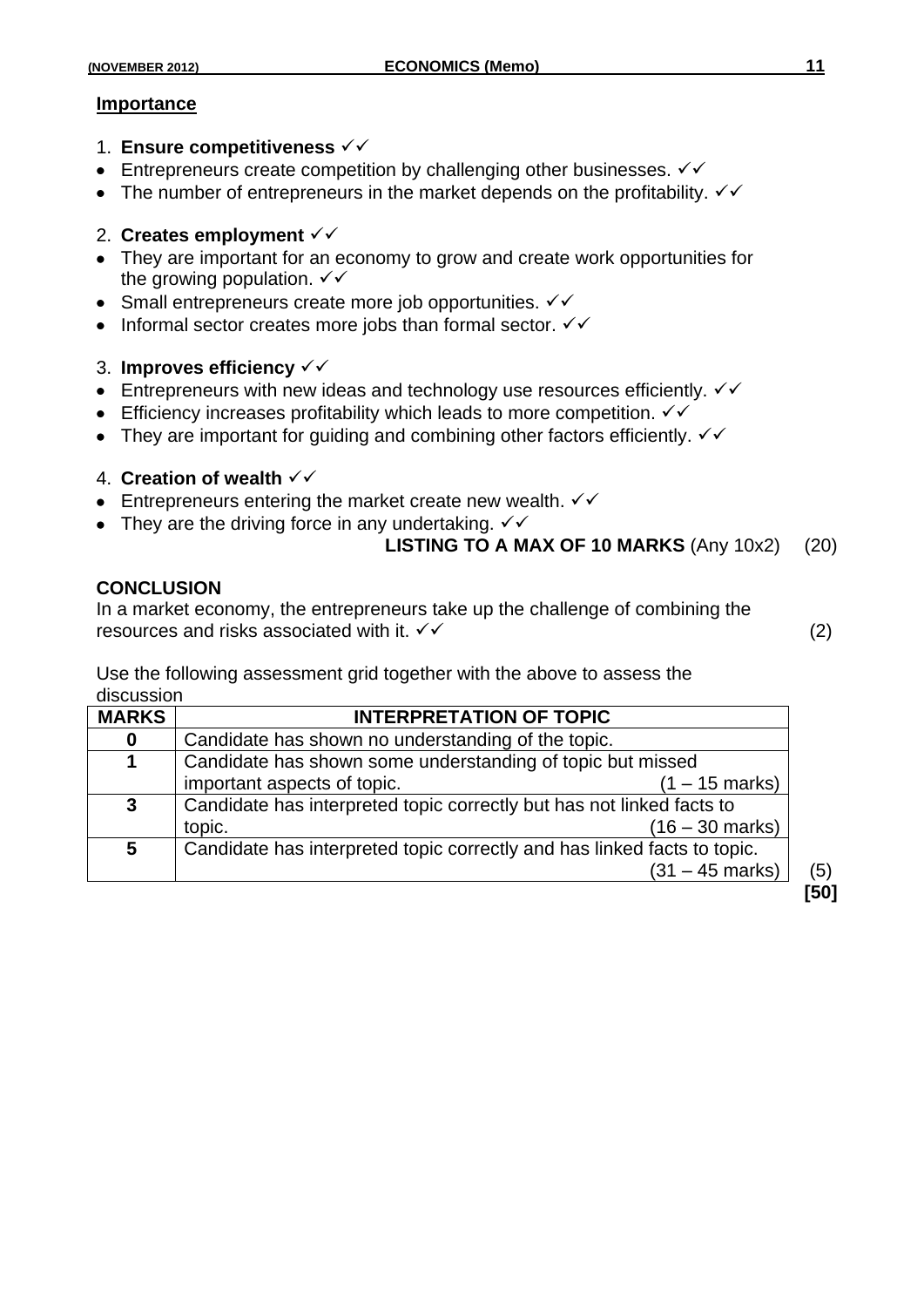## **QUESTION 8 (LO2 AS1)**

Explain in detail the characteristics of a perfect competitive market and conclude your essay by briefly explaining the reasons for imperfect markets.

# **INTRODUCTION**

Perfect market is an ideal market structure which rarely exists in the real world.  $\checkmark\checkmark$ 

(Accept any appropriate introduction) (3)

#### **BODY Characteristics**

- 1. **Large number of sellers**
- A single seller is not big enough to control the market.  $\checkmark\checkmark$
- There is sufficient competition that no single producer can fix the price of the product. √ ✓
- If any seller tries to charge a higher price than market price, buyers will get it from other sellers.  $\checkmark\checkmark$
- Sellers in this market are price takers.  $\checkmark\checkmark$
- One seller cannot change the price by restricting supply.  $\checkmark\checkmark$

# 2. **Large number of buyers**

- A single buyer is not big enough to influence the price.  $\checkmark\checkmark$
- Competition in the market determines the equilibrium price and quantity.  $\checkmark\checkmark$

# 3. **Homogeneous products**

- The products in these markets are homogenous or identical.  $\checkmark\checkmark$
- It is impossible to differentiate the product of one producer from that of another.  $\checkmark\checkmark$
- There is no reason for buyers to prefer the product of one seller to that of another one.  $\checkmark\checkmark$
- Sellers and buyers compete with one another in terms of the price of the product.  $\checkmark\checkmark$

# 4. **Perfect information**

- All market participants have complete and correct information about market conditions.  $\checkmark\checkmark$
- E.g. market price of the product.  $\checkmark\checkmark$

# 5. **No collusion**

Each buyer and seller acts independently from one another and no collusion occur.  $\checkmark\checkmark$ 

# 6. **Freedom of entry and exit**

- Euvers and sellers are free to enter or leave the market.  $\checkmark\checkmark$
- There are no legal barriers or restrictions which reduce the free movement of buvers and sellers.  $\checkmark\checkmark$
- New firms can enter and compete with the existing ones.  $\checkmark\checkmark$
- **Entry and exit costs are minimal.**  $\checkmark\checkmark$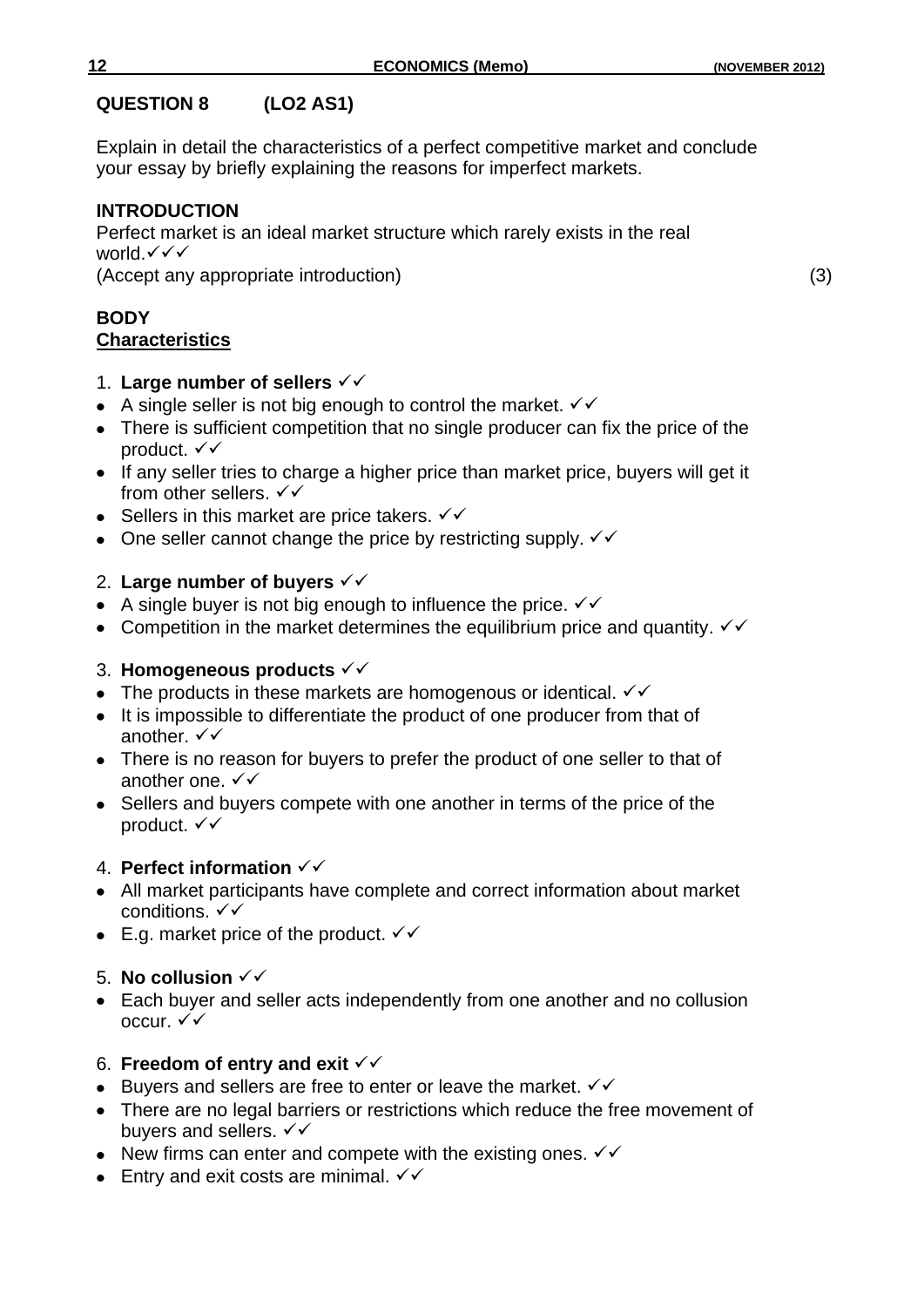- There is no government interference or control in the market.  $\checkmark\checkmark$
- All decisions are left to individual buyers and sellers.  $\checkmark\checkmark$

## 8. **Perfect mobility**

All the factors of production should be able to move freely from one market to another.  $\checkmark\checkmark$ 

## **LISTING TO A MAX OF 16 MARKS** (Any 16x2) (32)

#### **Reasons for imperfect competition**

- Specialised small markets with no room for many producers.  $\checkmark\checkmark$  $\bullet$
- Large capital outlay which is out of reach of many businesses.  $\checkmark\checkmark$
- An enterprise may be the only owner of a scarce resource.  $\checkmark\checkmark$
- Producers may have copy rights or patents to the product which makes it difficult for other producers to enter.  $\checkmark\checkmark$
- Technological developments may lead to a supplier having an advantage over their competitors.  $\checkmark\checkmark$
- Insufficient knowledge of the market conditions.  $\checkmark\checkmark$

(Any 4x2) (8)

## **CONCLUSION**

The conditions for perfect competition are very restrictive, so it is hardly surprising that no market meets all the requirements for perfect competition.  $\checkmark\checkmark$ (Any appropriate conclusion is acceptable) (2)

Use the following assessment grid together with the above to assess the discussion

| <b>MARKS</b> | <b>INTERPRETATION OF TOPIC</b>                                           |      |
|--------------|--------------------------------------------------------------------------|------|
| $\bf{0}$     | Candidate has shown no understanding of the topic.                       |      |
| 1            | Candidate has shown some understanding of topic but missed               |      |
|              | important aspects of topic.<br>$(1 - 15 \text{ marks})$                  |      |
| 3            | Candidate has interpreted topic correctly but has not linked facts to    |      |
|              | $(16 - 30 \text{ marks})$<br>topic.                                      |      |
| 5            | Candidate has interpreted topic correctly and has linked facts to topic. |      |
|              | $(31 - 45$ marks)                                                        | (5)  |
|              |                                                                          | [50] |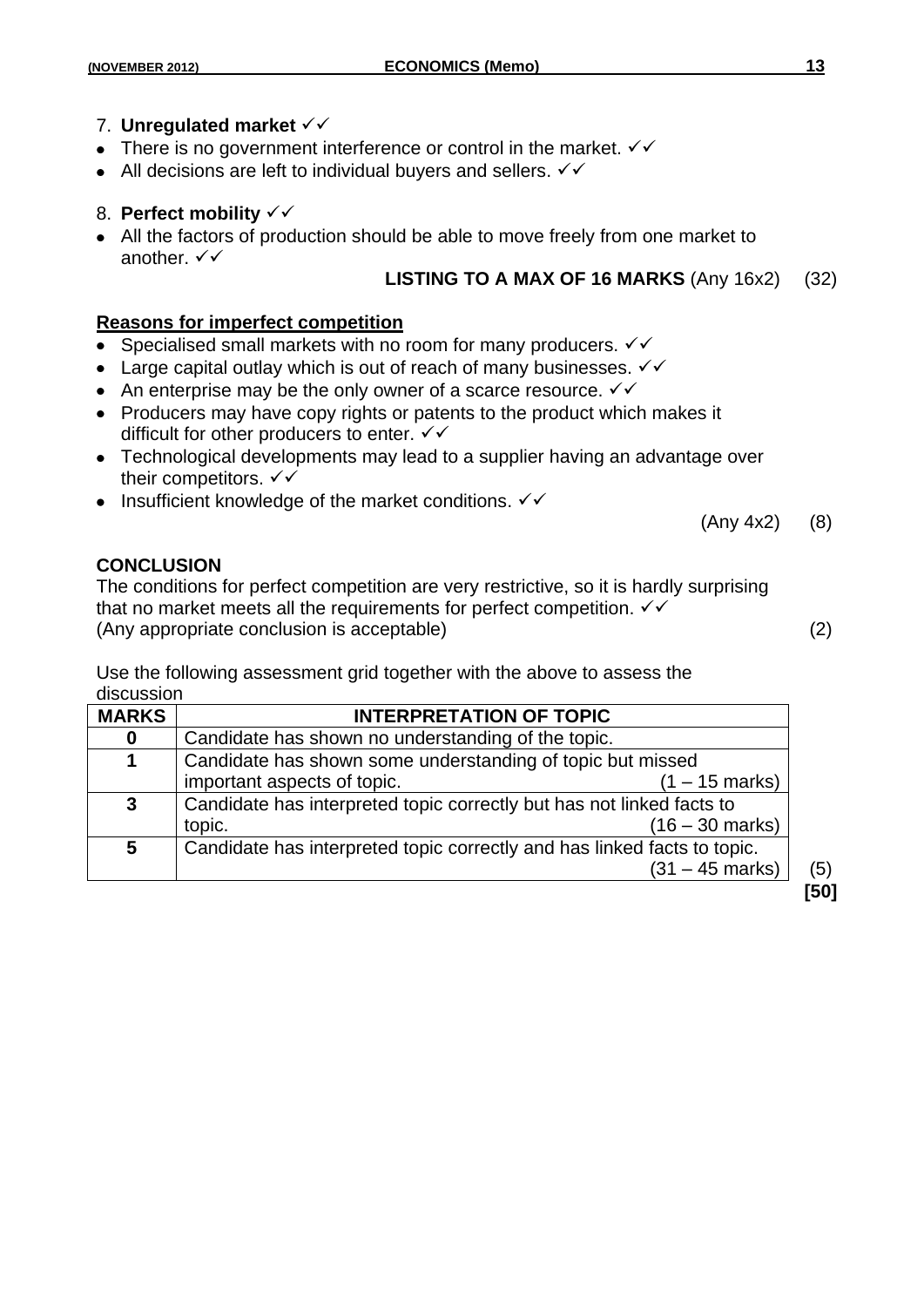## **QUESTION 9 (LO3 AS2)**

Fully explain the characteristics of developing countries.

## **INTRODUCTION**

Developing countries are identified with the characteristics they display. $\checkmark\checkmark$ (Accept any appropriate definition) (3)

#### **BODY Characteristics of developing countries**

## 1. **Low standard of living**

- Standards of living in developed countries are low.  $\checkmark\checkmark$
- $\bullet$  It is measured in terms of per capita income.  $\checkmark\checkmark$
- E.g. inadequate housing, poor health, limited education, etc.  $\checkmark\checkmark$

## 2. **Low per capita income**

- Per capita income in developing countries is low.  $\checkmark\checkmark$
- They have slower growth of per capita GNI than developed countries.  $\checkmark\checkmark$
- There is greater unequal distribution of income.  $\checkmark\checkmark$

## 3. **Greater unequal distribution of income**

- The income gap between the rich and the poor is greater in developing countries. √√
- This income gap is referred to as income inequality.  $\checkmark\checkmark$

## 4. **More poverty**

- Majority of the population in developing countries are poor.  $\checkmark\checkmark$
- People are poor because they earn less than poverty line income.  $\checkmark\checkmark$

## 5. **Low life expectancy**

- They also have to battle against malnutrition, disease and ill health.  $\checkmark\checkmark$
- Because of malnutrition, disease and ill health, their life expectancy is low.  $\checkmark\checkmark$  $\bullet$

#### 6. **Low levels of education**

- Low standard of living is because of low levels of education.  $\checkmark\checkmark$
- Adult literacy rate is low in developing countries.  $\checkmark\checkmark$

## 7. **Low levels of productivity**

- Labour productivity in these countries is very low compared to developed countries.  $\checkmark\checkmark$
- This is because of the absence of factor inputs.  $\checkmark\checkmark$
- Poor nutrition during childhood restricts mental and physical growth.  $\checkmark\checkmark$
- These factors contribute to ill-health, disease and worker absenteeism.  $\checkmark\checkmark$
- Too little money is spent on developing human capital.  $\checkmark\checkmark$

## 8. **High population growth and dependency burdens**

- Eirth rates are high and death rates are low because of modern medicines.  $\checkmark\checkmark$
- The average population growth rates of developing countries are higher than developed countries. √√
- Children make up the majority of the population.  $\checkmark\checkmark$
- Children and people over the age of 65 depend on the productive population. $\checkmark\checkmark$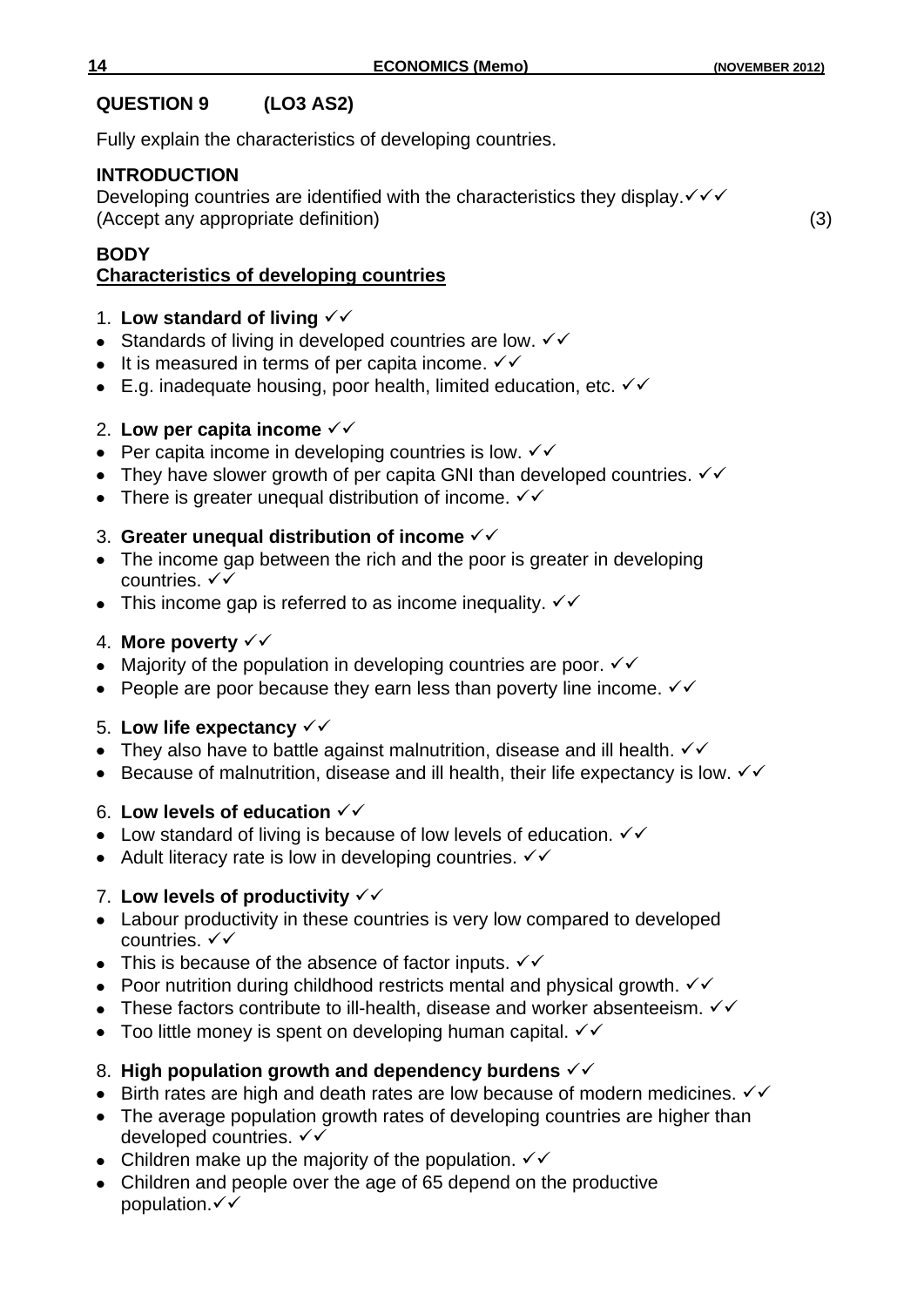#### 9. High levels of unemployment  $\checkmark\checkmark$

- Developing countries cannot make optimal use of their labour force.  $\checkmark\checkmark$
- There is a lot of underemployment working for less number of hours or wages.  $\checkmark\checkmark$
- Most of the unemployed are not able to create employment for themselves.  $\checkmark\checkmark$

#### 10. **Dependence on primary sector**

- Majority of the population live and work in the rural areas.  $\checkmark\checkmark$
- Most of them are engaged in agricultural activities.  $\checkmark\checkmark$
- Primary sector goods are their main exports.  $\checkmark\checkmark$

#### 11. **Deficient infrastructure**

• All forms of infrastructure are deficient in developing countries.  $\checkmark\checkmark$ 

#### **LISTING TO A MAX OF 20 MARKS** (Any 20x2) (40)

#### **CONCLUSION**

Development strategies applied in developing countries differ from country to country.  $\checkmark$  (2)

Use the following assessment grid together with the above to assess the discussion

| <b>MARKS</b>            | <b>INTERPRETATION OF TOPIC</b>                                           |      |
|-------------------------|--------------------------------------------------------------------------|------|
| $\bf{0}$                | Candidate has shown no understanding of the topic.                       |      |
| 1                       | Candidate has shown some understanding of topic but missed               |      |
|                         | important aspects of topic.<br>(1 – 15 marks)                            |      |
| 3                       | Candidate has interpreted topic correctly but has not linked facts to    |      |
|                         | $(16 - 30 \text{ marks})$<br>topic.                                      |      |
| $\overline{\mathbf{5}}$ | Candidate has interpreted topic correctly and has linked facts to topic. |      |
|                         | $(31 - 45$ marks)                                                        | (5)  |
|                         |                                                                          | [50] |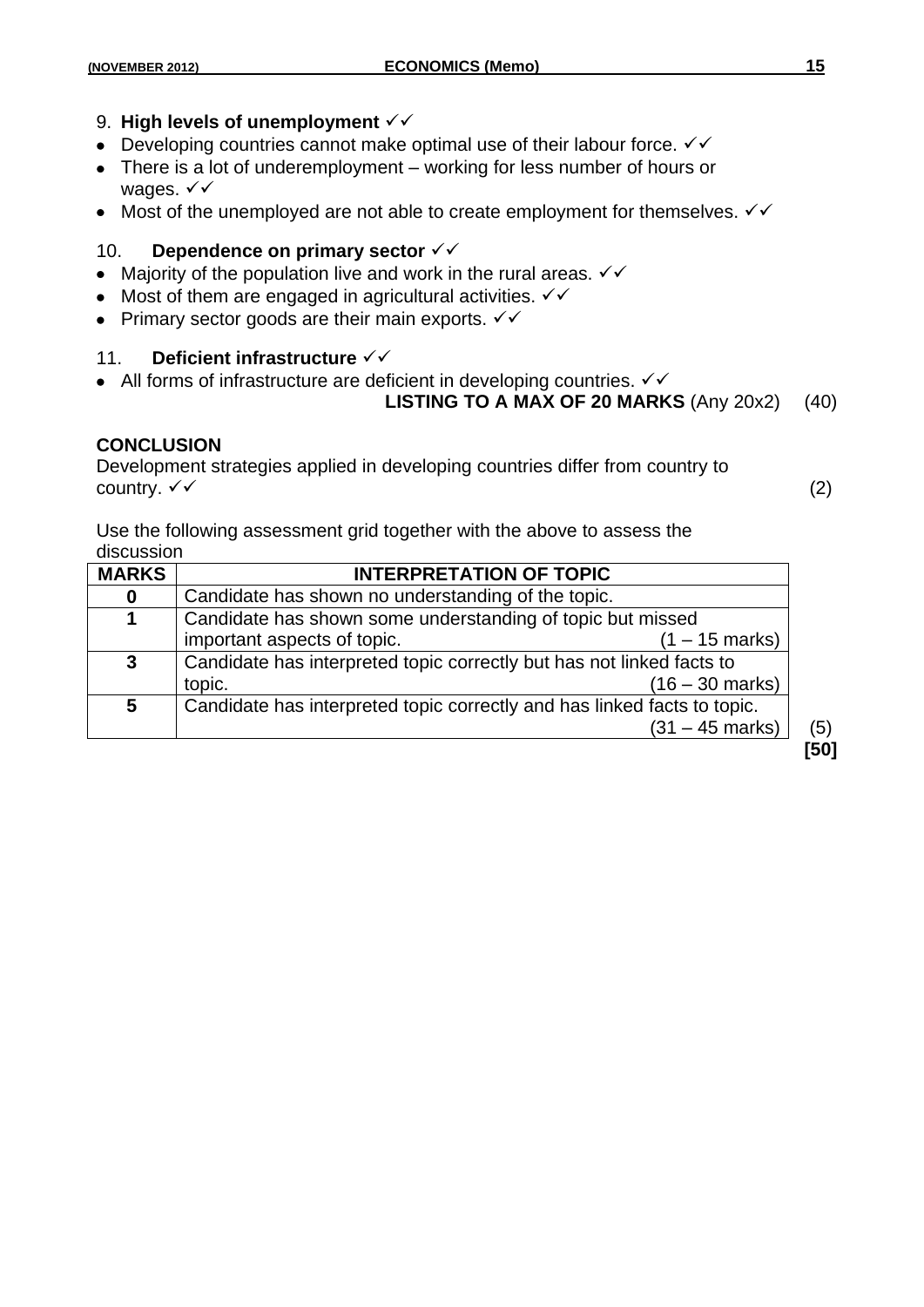## **QUESTION 10 (LO4 AS4)**

Write a detailed essay on the causes and effects of poverty.

## **INTRODUCTION**

Poverty is a condition in which people lack the means to satisfy their basic physical needs.√√√

(Accept any appropriate definition) (3)

## **BODY Causes of poverty**

- 1. **Root causes**
- Colonialism and imperialism exploited colonised land and people of their wealth and power.  $\checkmark\checkmark$
- Domination, discrimination, segregation, capitalism and apartheid.  $\checkmark\checkmark$
- 2. **Unemployment**  $\checkmark\checkmark$
- The most important reason for poverty is the lack of employment.  $\checkmark\checkmark$

## 3. **Inadequate infrastructure**

- Inadequate infrastructure increases the cost of business.  $\checkmark\checkmark$
- The cost of providing infrastructure is high and unaffordable in most poor countries.  $\checkmark\checkmark$

## 4. **Lack of resources**

• Resources are not enough to support the population.  $\checkmark\checkmark$ 

# 5. **Lack of social infrastructure**

- The most important are lack of education and healthcare.  $\checkmark\checkmark$
- Many poor countries cannot afford to provide education for the young people.  $\checkmark\checkmark$
- Economic growth and development depends on the quantity and quality of education.  $\checkmark\checkmark$
- Education will also improve productivity.  $\checkmark\checkmark$
- Health care includes nutrition, health facilities, social security, etc.  $\checkmark\checkmark$
- There is inadequate primary health care in poor countries.  $\checkmark\checkmark$

# 6. **Lack of investment and debt**

- Poverty leads to insufficient investment and vice versa.  $\checkmark\checkmark$
- Investment is essential for growth and development.  $\checkmark\checkmark$
- Excessive debt is disadvantageous to growth and development.  $\checkmark\checkmark$

# 7. **Lack of technological progress**

- Lack of modern technology in agriculture, manufacture and service industry. $\checkmark\checkmark$
- Lack of technical skills and investment are the reasons for the lack of technology. √ ✓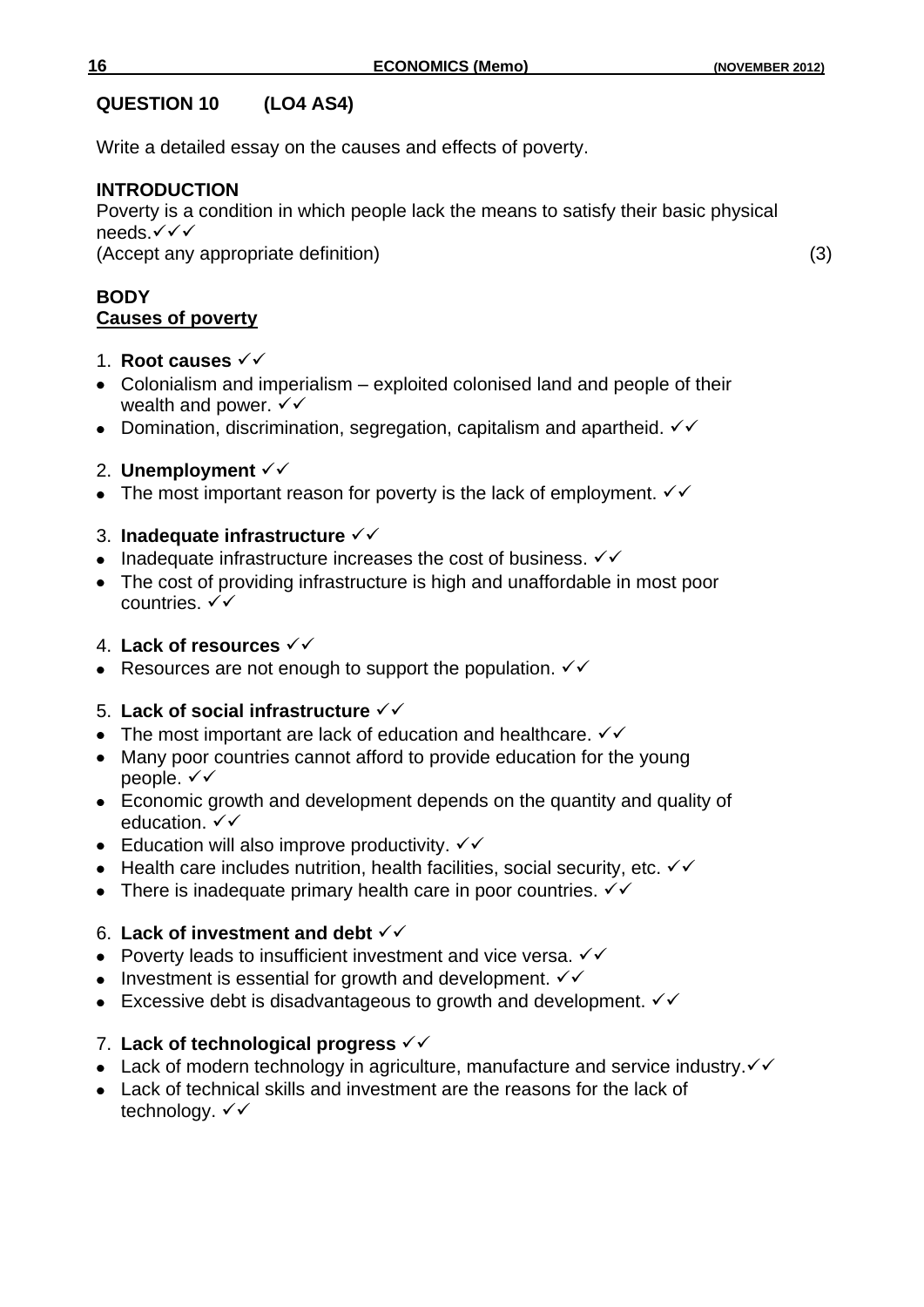#### 8. **Poor governance**

- Poor countries have records of poor governance.  $\checkmark\checkmark$
- Corruption and nepotism are not effectively dealt with.  $\checkmark\checkmark$
- $\bullet$  Budgets, procedures and protocols are not followed properly.  $\checkmark\checkmark$
- Ineffective or bad policies can also lead to poverty.  $\checkmark\checkmark$

## 9. **Violence and war**

- Violence and war occur to the disadvantage of the citizens.  $\checkmark\checkmark$
- Resources for education and health care are used for war.  $\checkmark\checkmark$
- $\bullet$  It destroys human lives and infrastructure.  $\checkmark\checkmark$

## **LISTING TO A MAX OF 12 MARKS** (Any 12x2) (24)

## **Effects of poverty**

- 1. **Social effects**
- Poverty leads to many social problems.  $\checkmark\checkmark$
- E.g. homelessness, drug dependency, domestic violence, etc.  $\checkmark\checkmark$
- Pride and dignity are adversely affected.  $\checkmark\checkmark$
- It also negatively affects mutual respect, tolerance and peaceful coexistence.√√

## 2. **Decrease in demand**

- $\bullet$  It leads to a decrease in aggregate demand.  $\checkmark\checkmark$
- The unemployed do not have any purchasing power.  $\checkmark\checkmark$

#### 3. **Increase in population**

- Increase in the number of children as a source of old age financial security.  $\checkmark\checkmark$
- It is also the result of migration from other countries.  $\checkmark\checkmark$
- It is also disadvantageous to the environment and employment.  $\checkmark\checkmark$

#### 4. **Decline in productivity**

- Low income and low standard of living leads to low economic productivity.  $\checkmark\checkmark$
- Most poor people lack education and skills.  $\checkmark\checkmark$
- The growing rate of HIV/Aids and absenteeism also leads to low productivity. $\checkmark\checkmark$

#### 5. **Low rate of development**

- The need to spend more on social security drains poor countries of their fiscal resources. √√
- Since people are poor, it is the responsibility of the government to provide education, health and other services.  $\checkmark\checkmark$
- $\bullet$  It places heavy burden on government finances.  $\checkmark\checkmark$

## 6. **Rural-urban migration**

- Poverty leads to the migration of better trained people from rural to urban areas.  $\checkmark\checkmark$
- Rural population becomes increasingly impoverished.  $\checkmark\checkmark$
- Urban areas grow in an unplanned manner without the services.  $\checkmark\checkmark$
- It results in overcrowding, crime and other social ills.  $\checkmark\checkmark$

#### **LISTING TO A MAX OF 8 MARKS** (Any 8x2) (16)